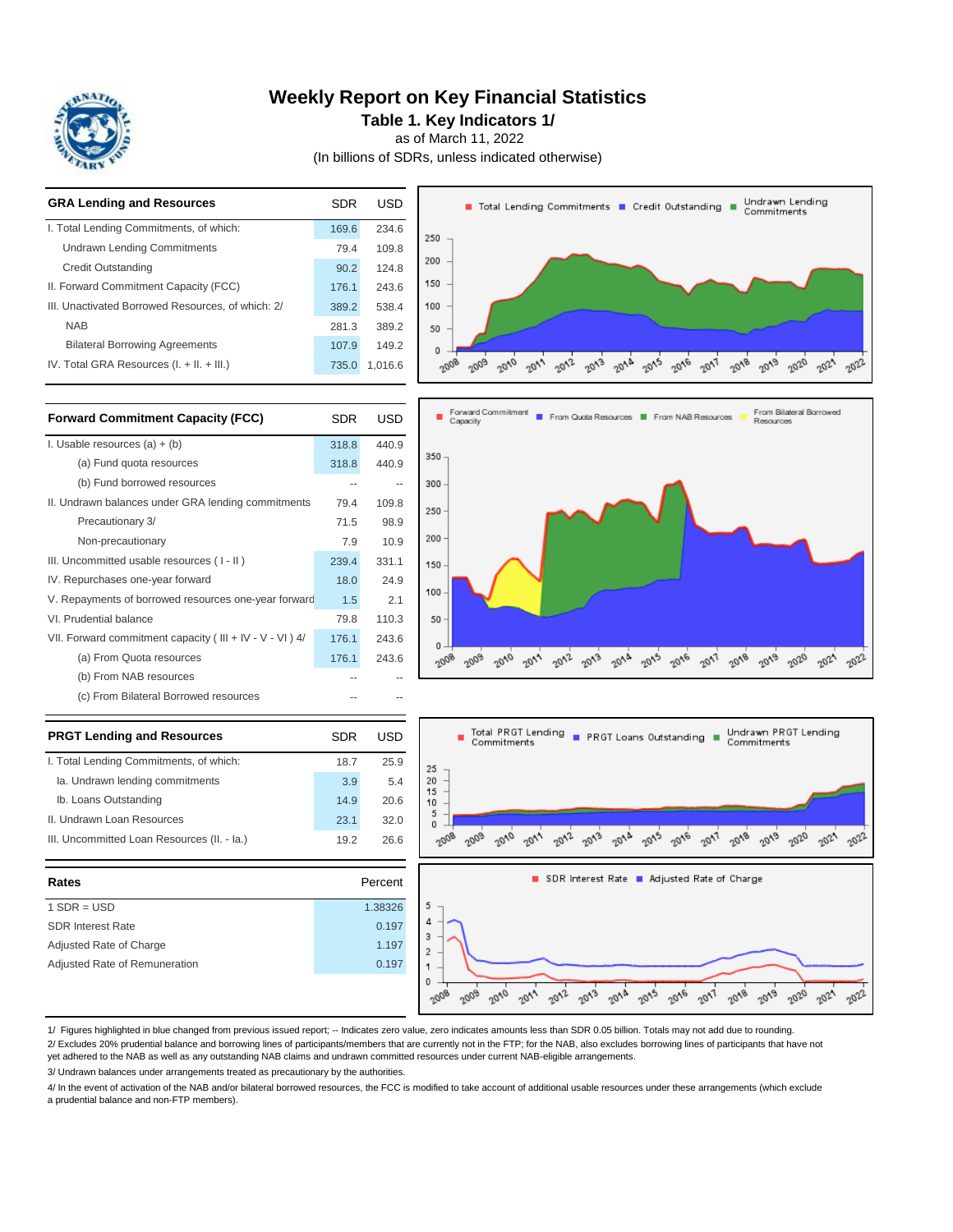#### **Table 2a. Use of GRA Resources 1/**

as of March 11, 2022

(In billions of SDRs, unless indicated otherwise)



1/ Figures highlighted in blue changed from previous issued report; -- Indicates zero value, zero indicates amounts less than SDR 0.05 billion. Totals may not add due to rounding.

2/ Includes outstanding credit under the former Compensatory Financing Facility; for the chart also includes outstanding credit under the former

Emergency Post Conflict and Natural Disaster Assistance policy.

3/ Members with current arrangements are bolded.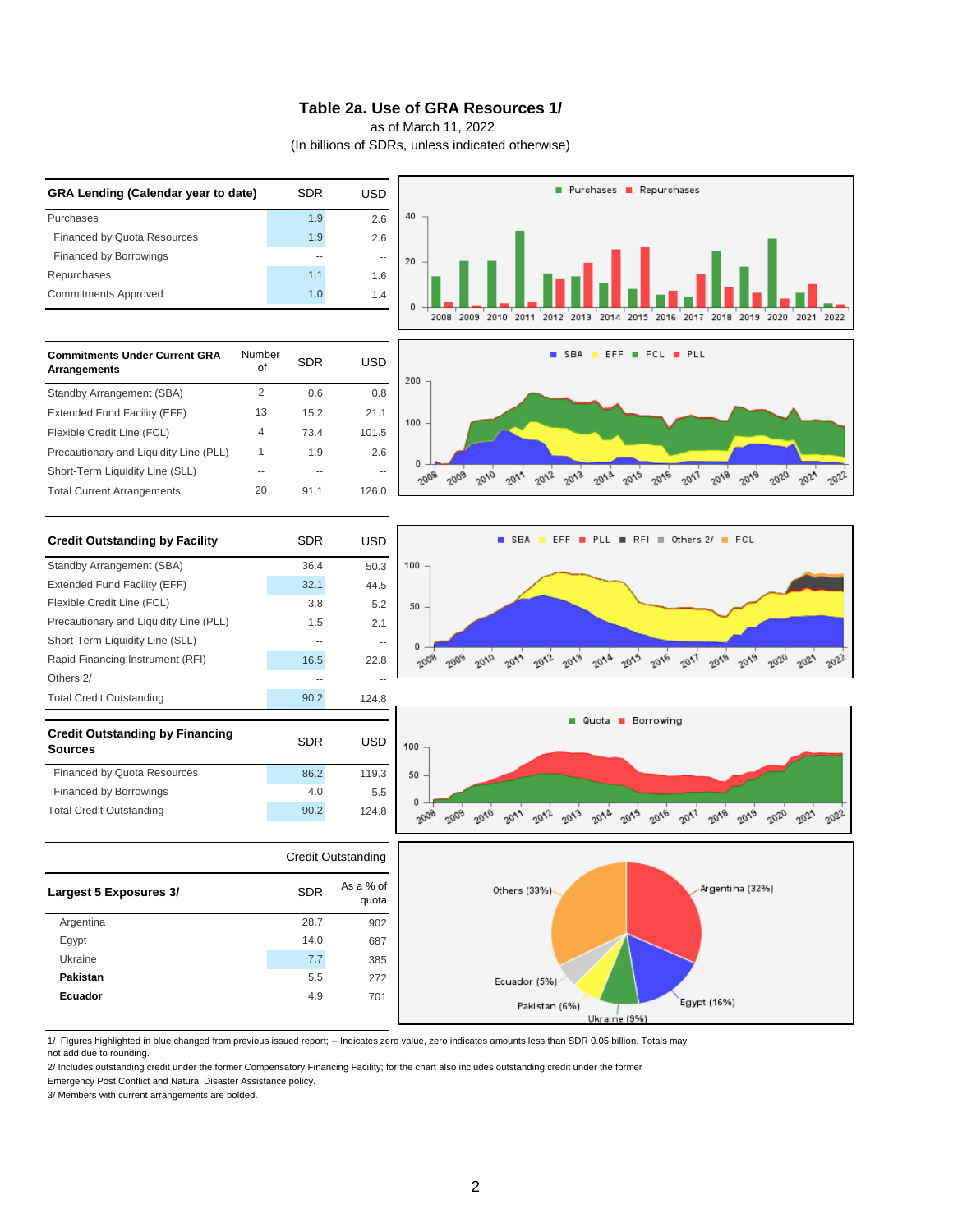# **Table 2b. Current Financial Arrangements (GRA)**

as of March 11, 2022

(In millions of SDRs, unless indicated otherwise) 1/

| Member                                                                                  |                    | Amount<br>Undrawn |                 | <b>Credit Outstanding</b> |                          | Period of Arrangement |                    |
|-----------------------------------------------------------------------------------------|--------------------|-------------------|-----------------|---------------------------|--------------------------|-----------------------|--------------------|
|                                                                                         | Amount<br>Commited |                   | Amount<br>Drawn | Amount<br>2/              | As a % of<br>Quota       | Effective<br>Date     | Expiration<br>Date |
| <b>Standby Arrangement (2)</b>                                                          | 611                | 207               | 404             | 688                       |                          |                       |                    |
| Armenia                                                                                 | 309                | 77                | 232             | 300                       | 233                      | 17-May-19             | 16-May-22          |
| Senegal                                                                                 | 302                | 129               | 173             | 388                       | 120                      | 07-Jun-21             | 06-Dec-22          |
| <b>Extended Fund Facility (13)</b>                                                      | 15,242             | 7,650             | 7,592           | 14,497                    |                          |                       |                    |
| <b>Barbados</b>                                                                         | 322                | 17                | 305             | 305                       | 323                      | 01-Oct-18             | 30-Sep-22          |
| Cameroon                                                                                | 322                | 184               | 138             | 138                       | 50                       | 29-Jul-21             | 28-Jul-24          |
| Costa Rica                                                                              | 1,237              | 1,031             | 206             | 576                       | 156                      | 01-Mar-21             | 29-Feb-24          |
| Ecuador                                                                                 | 4,615              | 1,207             | 3,408           | 4,889                     | 701                      | 30-Sep-20             | 29-Dec-22          |
| <b>Equatorial Guinea</b>                                                                | 205                | 176               | 29              | 77                        | 49                       | 18-Dec-19             | 17-Dec-22          |
| Ethiopia                                                                                | 752                | 662               | 90              | 391                       | 130                      | 20-Dec-19             | 19-Dec-22          |
| Gabon                                                                                   | 389                | 308               | 81              | 666                       | 308                      | 28-Jul-21             | 27-Jul-24          |
| Jordan                                                                                  | 1,070              | 480               | 590             | 1,088                     | 317                      | 25-Mar-20             | 24-Mar-24          |
| Kenya                                                                                   | 1,248              | 773               | 475             | 475                       | 88                       | 02-Apr-21             | 01-Jun-24          |
| Moldova                                                                                 | 267                | 229               | 38              | 242                       | 140                      | 20-Dec-21             | 19-Apr-25          |
| Pakistan                                                                                | 4,268              | 2,124             | 2,144           | 5,530                     | 272                      | 03-Jul-19             | 02-Oct-22          |
| Seychelles                                                                              | 74                 | 26                | 48              | 81                        | 354                      | 29-Jul-21             | 28-Mar-24          |
| Suriname                                                                                | 473                | 433               | 39              | 39                        | 31                       | 22-Dec-21             | 21-Dec-24          |
| <b>Flexible Credit Line (4)</b>                                                         | 73,368             | 69,618            | 3,750           | 3,750                     |                          |                       |                    |
| Chile 3/                                                                                | 17,443             | 17,443            | --              | --                        | $\overline{\phantom{a}}$ | 29-May-20             | 28-May-22          |
| Colombia 3/                                                                             | 12,267             | 8,517             | 3,750           | 3,750                     | 183                      | 01-May-20             | 30-Apr-22          |
| Mexico 3/                                                                               | 35,651             | 35,651            | --              | --                        | --                       | 19-Nov-21             | 18-Nov-23          |
| Peru 3/                                                                                 | 8,007              | 8,007             | --              | --                        | --                       | 28-May-20             | 27-May-22          |
| Precautionary and Liquidity Line (1)                                                    | 1,884              | 1,884             | −−              | 377                       |                          |                       |                    |
| Panama 3/                                                                               | 1,884              | 1,884             | --              | 377                       | 100                      | 19-Jan-21             | 18-Jan-23          |
| <b>Total Current GRA Arrangements (20)</b>                                              | 91,105             | 79,358            | 11,747          | 19,312                    |                          |                       |                    |
| Memorandum Items:                                                                       |                    |                   |                 |                           |                          |                       |                    |
| Credit outstanding from members without current arrangement and outright disbursements. |                    |                   |                 | 70,936                    |                          |                       |                    |
| Total Credit Outstanding.                                                               |                    |                   |                 | 90,248                    |                          |                       |                    |

1/ Figures highlighted in blue changed from previous issued report; -- Indicates zero value, zero indicates amounts less than SDR 0.5 million. Totals may not add due to rounding.

2/ Includes Credit Outstanding under expired arrangements and outright disbursements. 3/ The undrawn commitment of the arrangement is treated as precautionary by the authorities.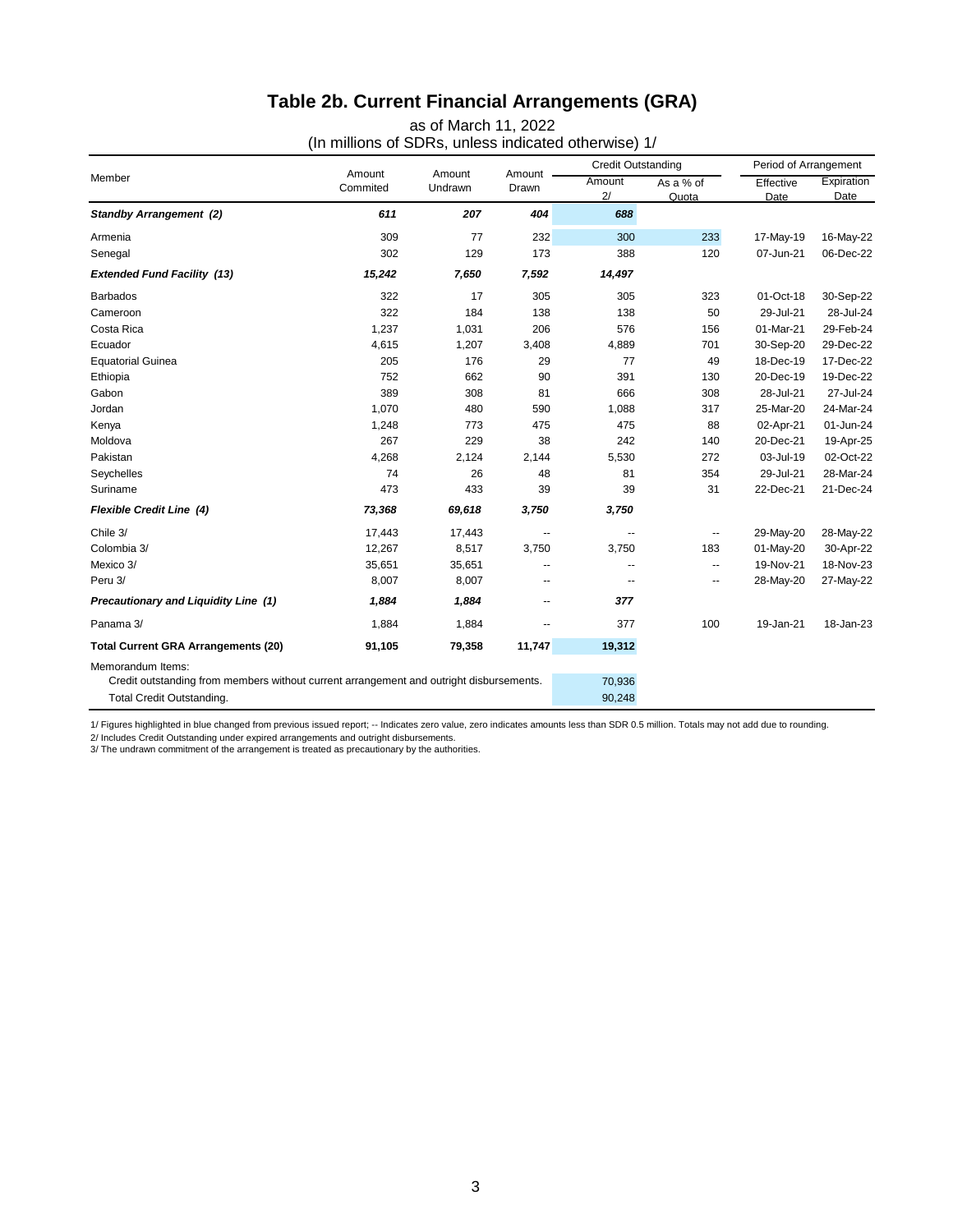#### **Table 3a. Use of Concessional PRGT Resources 1/**

as of March 11, 2022

(In millions of SDRs, unless indicated otherwise)



1/ Figures highlighted in blue changed from previous issued report; -- Indicates zero value, zero indicates amounts less than SDR 0.05 million.Totals may not add due to rounding.

2/ The last commitment under the old ESF-HAC Facility expired on December 3, 2011.

3/ Includes outstanding and overdue loans under the (former) Structural Adjustment Facility and Trust Fund.

4/ Members with current arrangements are bolded.